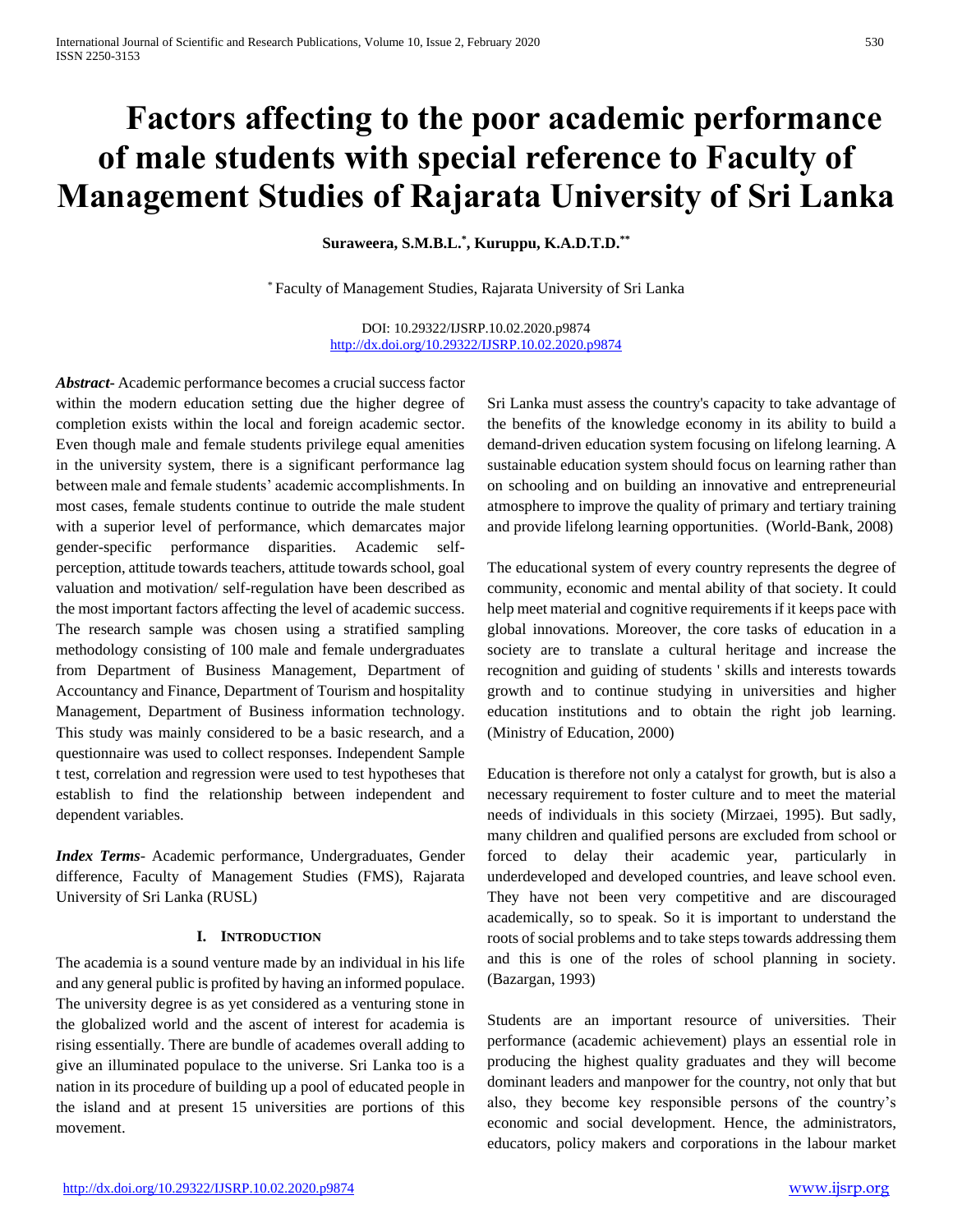pay more attention to the performance of students in universities. The employers consider academic performance as one of the key factors in recruiting employees; especially fresh graduates. Thus, students have to pay attention to obtaining a good result in order to fulfil the employer's requirements (Ali et al., 2009)

Rajarata University is one of such scholastic establishments assuming a conspicuous job at this procedure. Rajarata University of Sri Lanka is a non-benefit advanced education foundation put in the urban region of Anuradhapura in North Central Province. It was set up as the eleventh National University in Sri Lanka and was officially opened on 31st January 1996 according to the Gazette Notification 896/2 and the University Act 16 of 1978

University education enhances one's quality of life by offering better career possibilities, improving personal growth, allowing knowledge of the globe and the community to be enhanced, and many other aspects. The quality of academic education must therefore be assured and confirmed through undergraduate academic performance.

An undergraduate is a college or university student who is not a graduate student following diversifying courses under different degree programs. At present, there are 1500 undergraduates at the faculty of Management Studies of Rajarata university of Sri Lanka following the aforementioned degrees as freshman, sophomores, seniors, and juniors. Their academic performance varies depending on their distinct study programs and variables that affect their academic lives. A significant challenge for scholars is to figure out how the behavior of gender in distinct areas of life, including education, office and household facilities, is different.

Gender wise performance may be dependent on a number of factors, like economic, socioeconomic, political, etc. Gender affects the academic performance of the student. (Braddock, 1981) (Simelane, 1996)

Childhood schooling and interactions, gender differences in personality, perceptions and attitudes of parents and teachers, various classes and biological variations between the sexes are all important to create discrepancies in gender performance. (Feingold, 1998)

Younger et al., (1999) focus on the gender gap in English secondary schools. This analysis is based upon boys and girls ' results in GCSE exams in the UK and girls are shown to be better than boys. Boys ' disrespect of authority, academic work and institutional results, disparities in student attitudes to education and their expectations and goals, as well as greater maturity for girls and more effective learning approaches explain this phenomenon.

Azhar et al., (2013) study concludes that the overall performance of female students was better than male students. This study showed that females work hard and females are more studious as compare to males. Males involve themselves more in social activities and also in physical activities.

But surprisingly, many male students are excluded from college in many contemporary societies, particularly in underdeveloped and developing nations, or compelled to repeat the academic year and even leave it during college. They don't hit a lot of achievement and endure scholarly inhibition, so to talk. It is therefore essential to understand the causes of social issues and to take measures to solve them, and this is one of the duties of educational planners in this community.

In the most recent past, the performance of the male students of the RUSL has been dropped down significantly. The no of male students entering and performing well is not at a satisfactory state in reference to the country's population The performance of male population is perceptibly crucial to a developing country like Sri Lanka in the economizing business universe. Considering the reasons behind this reduced academic performance among male undergraduates is of great importance. Because the performance of male students in universities should be a concern not only to the administrators and educators, but also to corporations in the labor market.

Academic achievement is one of the key considerations in recruiting of new graduates by employers. Students must therefore make the greatest effort to obtain a good degree to satisfy the demands of their employer (Ali et al., 2009).

In a study conducted in a government college university of Lahore it was investigated that the performance of the female students is significantly higher as compared the male students on the basis of different factors. The major factors including parental education, participation in debates, better income support, use of internet in studies, better performance in BA/BSc classes, time spent in studies other than class hours are contributors for higher performance (Ahmad et al., 2015).

Therefore, this current study is carried out to emphasize the factors that affect the poor performance of the male students in the academic culture of the Rajarata university of Sri Lanka and explore factors that are strongly associated with poor performance in order to suggest for monitoring and improving their performance.

#### *Research objectives*

#### *1.5.1 General objective*

The main objective of this study is to investigate the factors influence on the poor academic performance of the male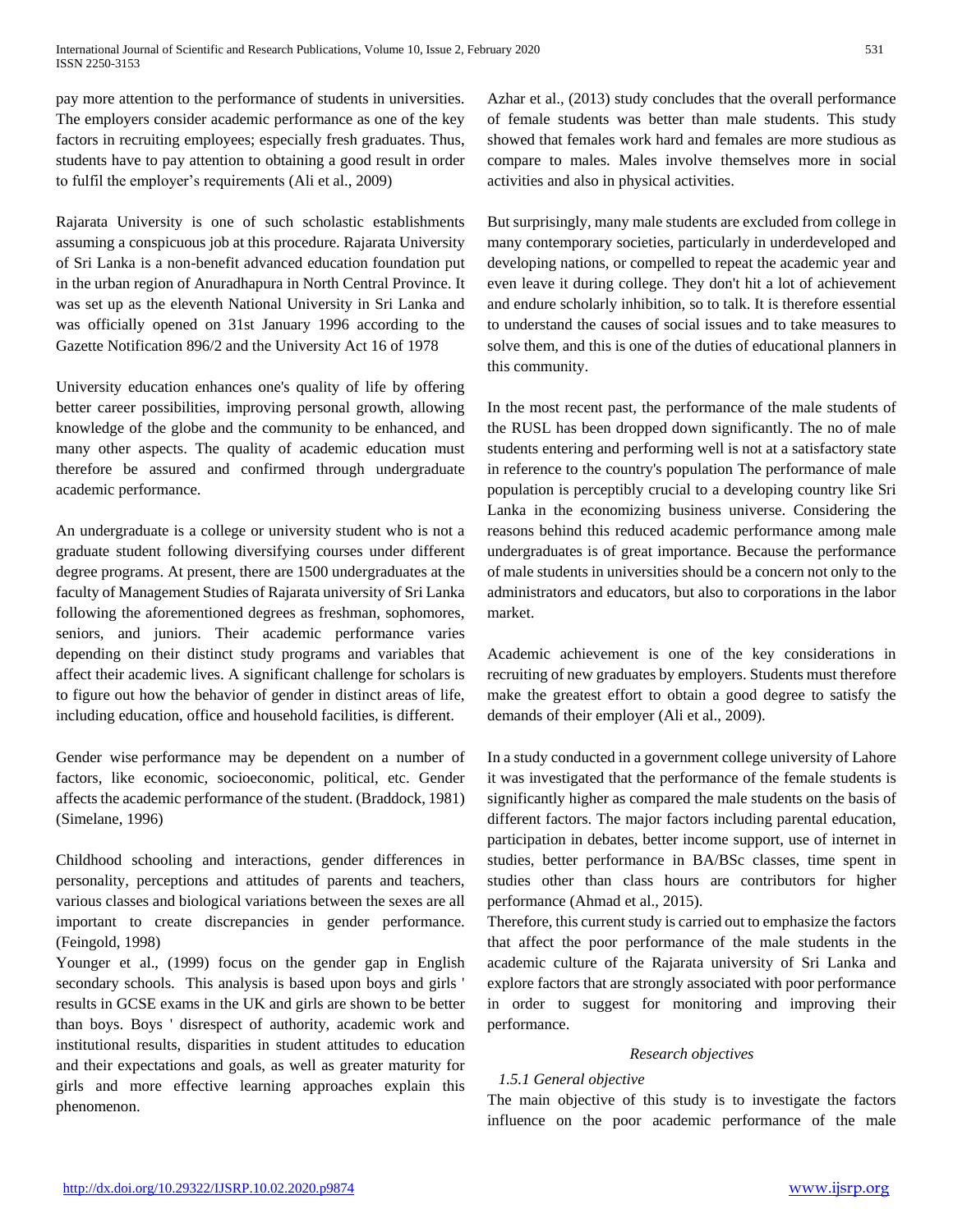undergraduates of Faculty of Management Studies of Rajarata University of Sri Lanka.

*1.5.2 Specific objectives*

- 1. To investigate the factors that effect on the academic performance of the undergraduates.
- 2. To examine whether there is a gender difference among the factors that effects on academic performance

To examine the impact of each factor on the academic performance of the undergraduates.

#### **II. PROBLEM STATEMENT**

Sri Lanka is a country in which free education is granted without any disparity for all who are eligible in its population. From the free education system implemented in 1942, level of education has significantly increased in Sri Lanka. The most fundamental is the right to be educated. This right is an essential condition for parity on the labor market, but it is not sufficient on its own. If females or males are discriminated against as regards access to education, then our society's human capital will not be nourished. When gender equality is present on the labor market, the rational distribution of job in society is based on aptitude and competence among all genders. The population eligible for secondary and tertiary education of the country has been dispersed equally among the males & females during the past ten years.

Table 1 the eligible population for secondary & tertiary education

|      | Age group |       | $20 - 24$ |
|------|-----------|-------|-----------|
| Year |           |       |           |
| 2018 | male %    | 49.82 | 48.40     |
|      | female %  | 50.17 | 51.59     |
| 2017 | male %    | 49.85 | 48.45     |
|      | female %  | 50.14 | 51.54     |
| 2016 | male %    | 49.85 | 48.43     |
|      | female %  | 50.14 | 51.56     |
| 2015 | male %    | 49.88 | 48.41     |
|      | female %  | 50.11 | 51.58     |
| 2014 | male %    | 49.88 | 48.40     |
|      | female %  | 50.11 | 51.59     |
| 2013 | male %    | 49.84 | 48.45     |
|      | female %  | 50.15 | 51.54     |

(Source: Registrar General's Department)

Usually the age group of 15-19  $& 20-24$  of the population is considered as entitled cluster of individuals for the secondary & tertiary education. The table 1 depicts that such cluster does not diverge significantly. These data show no major differences between male and female in the eligibility of secondary and tertiary education in Sri Lanka.

|                  |        | To all the universities |             |       | To Rajarata University<br>of Sri Lanka |             |            |
|------------------|--------|-------------------------|-------------|-------|----------------------------------------|-------------|------------|
| Academic<br>Year | Total  | Male<br>%               | Female<br>% | Total | Male<br>%                              | Female<br>% | Difference |
| 2010/2011        | 21561  | 40.15                   | 59.85       | 1316  | 36.25                                  | 63.75       | 27.5%      |
| 2011/2012        | 28908* | 37.82                   | 62.18       | 1773  | 33.50                                  | 66.50       | 33%        |
| 2012/2013        | 24198  | 38.66                   | 61.34       | 1429  | 33.87                                  | 66.13       | 32.26%     |
| 2013/2014        | 25200  | 37.72                   | 62.28       | 1484  | 31.20                                  | 68.80       | 37.6%      |
| 2014/2015        | 25676  | 37.98                   | 62.02       | 1446  | 33.13                                  | 66.87       | 33.74%     |
| 2015/2016        | 29083  | 36.84                   | 63.16       | 1662  | 34.12                                  | 65.88       | 31.76%     |
| 2016/2017        | 30668  | 37.70                   | 62.30       | 2109  | 34.42                                  | 65.58       | 31.16%     |

Table 2 Admission of students to the universities of Sri Lanka in terms of Gender

## (Source: University Grants Commission)

\**This shows the intake from GCE (A/L) 2011 which Relevant to the year 2012 but admitted in 2013. The number admitted was increased due to a settlement of a Litigation matter with regard to the methodology used to calculate the Z -score.*

The table 2 shows that the students enrolled to the universities have been increased annually and there is a substantial gap between the male & female students who have enrolled to the universities. It could be understood that total number of enrolled female students is larger than male students. According to the table 2, university enrolment of female students from academic year 2010/11 to date has been increasing, while the share of male students decreases. The same scenario is repeated in the context of Rajarata University too. Although there is no significant difference between the eligibility criteria, question arose when the parentage of male students decreased continuously while the percentage of females increased gradually.

Management is considered as a discipline which gives higher weight to the pragmatic approach in the real business world. Hence there should be an effective balance between male mangers and female mangers to coordinate the business functions effectively by taking suitable rational decisions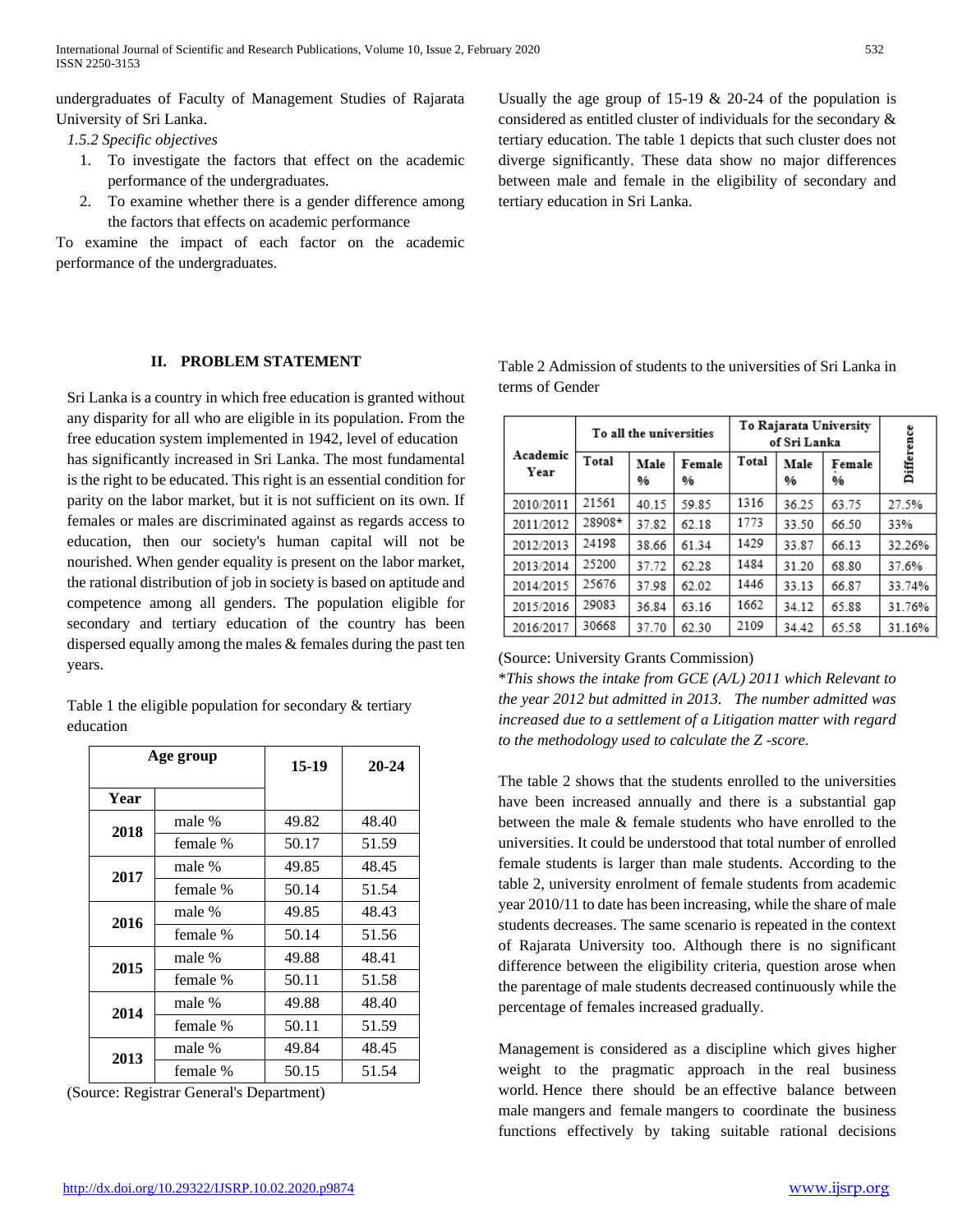according to the situation. But if the female students dominate the male percentage in higher education, then male students may not be able to take critical positions in the industry because in order to recruit personnel for managerial positions the degree and academic performance level will decide the primary qualifications.

On the basis of the literature on intelligence and achievement testing some of which shows males to be superior in mathematical and scientific areas and females to be superior in humanities and social science areas, it might be expected that performance at the university level would reflect these differential strengths.

Though these patterns go well with mathematical and scientific areas and humanities and social science areas Management can be identified as a common subject discipline which has an equal weightage from male students as well as female students. But the problems occur when male percentage is tended to decline over time in the management discipline and recording continuous and gradual incensement in female percentage in university entrance as well as the performance at the university level. The most dramatic changes in male-female enrolments occurred in areas that have long been heavily dominated by male students. This is particularly true of the professional faculties. Although this is the most dramatic increase, all male dominated professional faculties show increases in the proportion of females enrolled.

Academic success is important because after graduation it directly determines the students ' positive outcomes. The students with smart degrees or high levels of education are most likely to use and paid the next pay grade than the others with no academic success. Academic success is vital as a result of not solely the nice jobs with the satisfactory wages the scholars would have, however conjointly the upper levels of education to tackle the technologically stringent occupations the operating students would wish within the future.

Moreover, the quantity of jobs demanding a university education is predicted to increase more than twice as fast as those not demanding a university education by the next ten to twenty years (Fleetwood & Shelley, 2000; Rentner & Kober, 2001). The students with academic success would have more opportunities to choose their future jobs than those with less education. Nevertheless, the academic performance of the male graduates of the FMS of RUSL is exhibiting a substandard state in the recent past and the present in relation to other faculties of the university.

Figure 1 – Graduate output of Faculty of Management Studies of Rajarata University of Sri Lanka

When analyzing the graduate output data of FMS RUSL, it clearly rectifies the performance difference between male



and female students in their academic culture. A gradual and systematic increase in female performances occurred from the year 2005/2006. Based on this data, males still dawdle female students when it comes to academic culture.

Academic success is mainly measure through the class of the degree. First class, second upper, second lower and the general pass are the major class categories that a student can obtain as the yield of his or her academic endeavor. When analyzing graduate output data more precisely, researchers identified following patterns in class dissemination among male and female students.

Figure 2 - Class distribution among students from Academic Year 1997/1998 to 2012/2013



This data further evidenced the performance gap between male and female students in the academic culture. Female students tend to be more effective than the male students and achieve more good passes such as first, second upper , second lower than the male students This has become a concern because only females display the successful results even though all students were encouraged by the university in the same manner by providing academic and nonacademic facilities equally.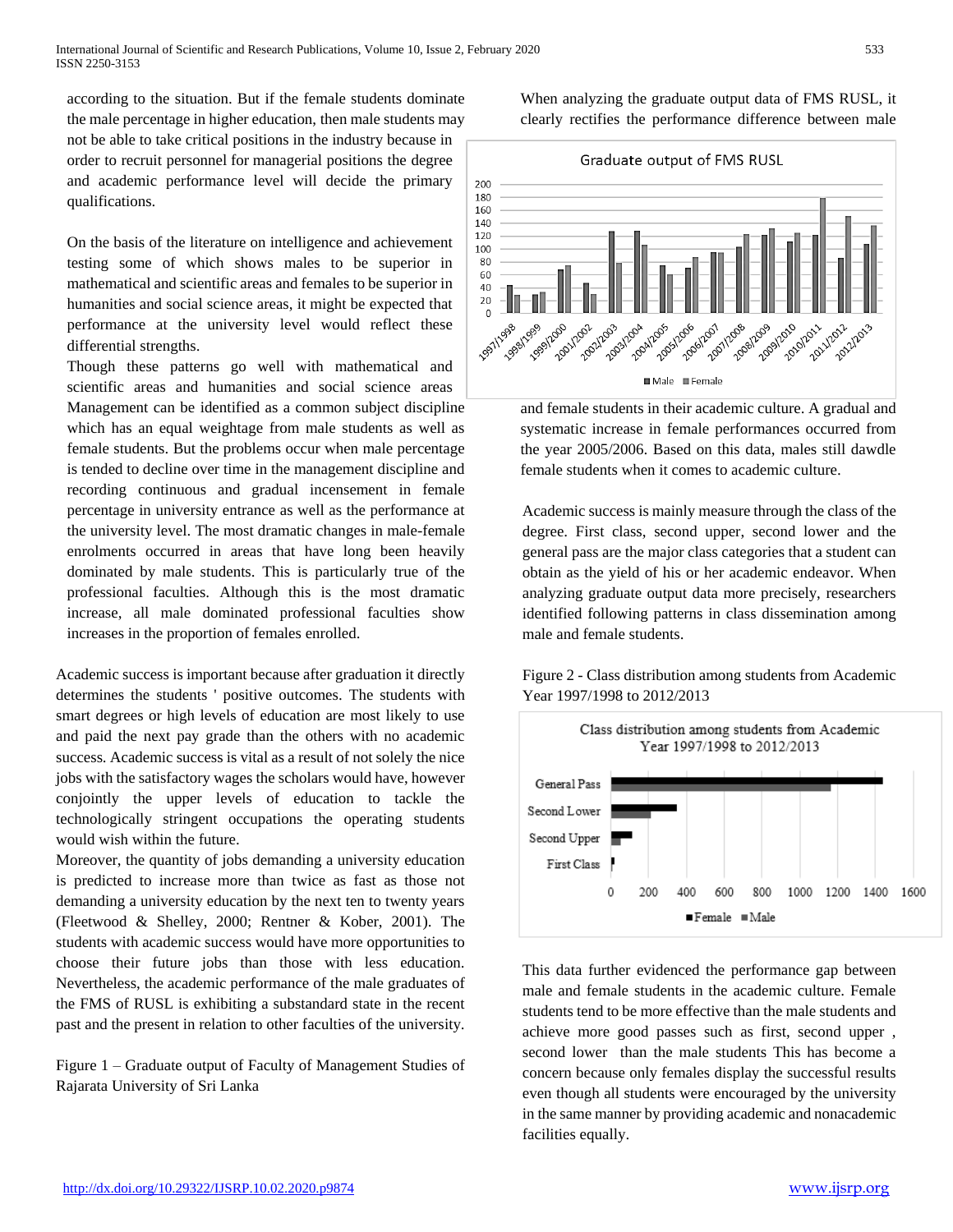According to the above data and information, the male students' performance in the academic culture is low compared with the female students. Only few male students have performed well in the academics by earning an honor degree and thus it can be concluded that male students' performance in the academic culture is not at a satisfactory state.

Managers have to make strategic choices and ad hoc decisions in this complex market environment. The hours and inflexibility of the working day, the overtime, the place of work and the switching times make it difficult for working women to meet the dual demands of being a career woman and a decent housewife. Thus, it is very vital to have the contribution of the male managers in the vibrant business world and when such involvement is not sufficiently acquired identifying the reasons behind is of the essence. Despite the fact researches have conducted numerous researches in confirming that there is a gender imbalance in universities in Sri Lanka, only handful of researchers have tried to identify the reasons why such an imbalance is prevailing. As a result, this paper attempts to identify why the majority of male students' performance is poor in the FMS of RUSL.

# **III. LITERATURE REVIEW**

Education is the basis for every nation's growth. Education is thought to be the key to every nation's national development. With this in mind, Battle and Lewis (2002) argued that learning plays a vital role in human capital growth and is related to a person's well-being and opportunity to live better. Education guarantees knowledge and skills that maximize the efficiency and quality of life of individuals. Similarly, Saxton, (2000) noted that increase in productivity also leads towards new sources of earning which enhances the economic growth of a country.

Academic culture refers to the attitudes, values and ways of behaving that are shared by people who work or study in universities, for example, lecturers and students (Brick,2009). There are two ways in which culture may influence behavior, in cause achievement. In the first instance, there is of course the process of socialization, or the process by which an individual acquires the habits, values and norms of a group in order to be able to function within that group (Schein, 1984). As such, a differentiation can be anticipated from the culture of girls to the culture of boys, and considering the disparity in school behaviors of boys and girls, it can be expected that the culture of boys is less study-oriented than the culture of girls. One hypothesis, then, that the culture of boys is less studyingoriented than the culture of girls. (Houtte, 2004)

Gender has been found to influence the student's academic performance (Braddock, 1981); (Simelane, 1996).Recently, research into gender differences in achievement has mainly concentrated on the underperformance of boys in comparison with girls. Throughout fact, qualitative research emphasizes the importance of adolescent gender-specific cultures. (Houtte, 2004) In recent years, in many countries, increasing attention has been paid to the underachievement of boys in comparison with girls. In recent decades attention shifted: while the underperformance of girls in the mid-1970s was identified as problematical, in the 1990s, the underperformance of boys became the center of attention (Epstein et al., 1998); Frosh et al., 2002). Scientists and other researchers proposed various possible causes for underperformance of boys

A study conducted by Saunders et al (2004) in Africa has found that African American males are lagging well behind their female peers who are graduating from high school and college at higher rates while a research done by Hassan & Hassan, (2016)with the participation of 200 students of University of Peshawar in Pakistan too revealed that performance of female students is better than males. Kimball (1989) notes that unlike standard measurements in mathematics performance measures such as SAT-M3, female students perform better than male in the math classes, exploring the gender differences in school grades. For history classes and history tests, Wilberg and Lynn (1999) reach the same conclusion. The writers describe this trend by saying that women appear to act more diligently and have a better work ethic than men. They also have enhanced language skills, including writing essays, grammar and fluency of words, which lead to better learning. In the context of academic performance, words such as "academic selfconcept," "academic self-perception," and "academic selfefficacy" are often alluded colloquially.

## *Self-concept*

Self-concept is the set of perceptions or reference points that the individuals has about himself; the set of characteristics, attributes, qualities and deficiencies, capacities and limits, values and relationships that the individuals knows to be descriptive of himself and which he perceives as data concerning his identity (Marsh & Seeshing, 1997).

According to Ghazvini, (2011), self-concept is the set of knowledge and attitudes that we have about ourselves; the perceptions that the individual assigns to him and characteristics or attributes that we use to describe ourselves. It is generally considered to be an explanatory assessment and has a logical dimension.

Academic self-efficacy refers to an individual's judgments of his or her capabilities to perform given academic tasks and is also a component of the global psychological construct, selfconcept, which is also comprised of other aspects of self. (Schunk, 1991)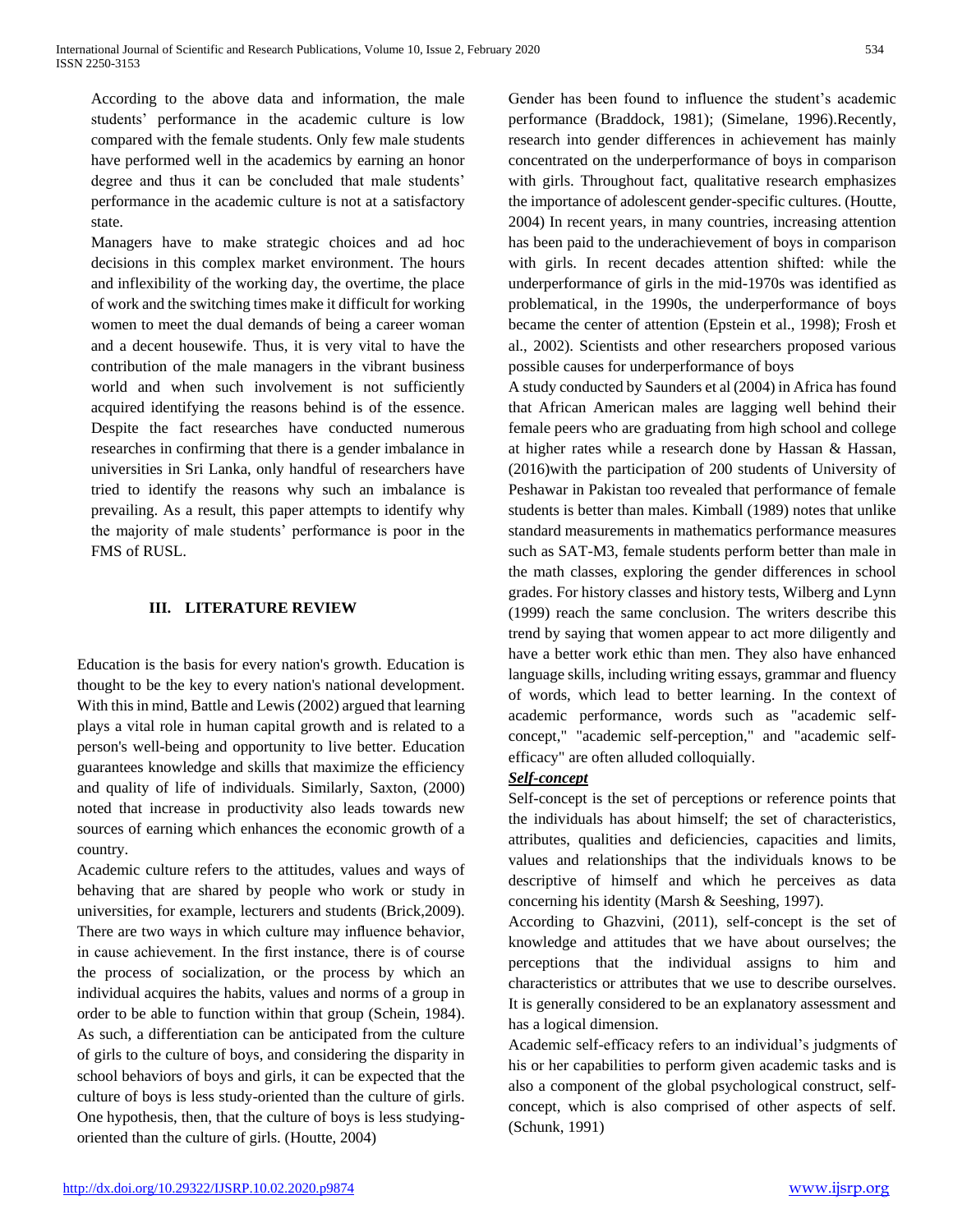Academic self-perception is the student's opinion of his or her academic abilities (Suldo, Shaffer, & Shaunessy, 2008).It is presumed that the perceptions students have about their academic skills influence the types of academic activities they select. These perceptions usually are within the categories of academic self-efficacy and academic self-concept (McCoach & Siegle, 2001).

Previous research studies demonstrate that self-perception can serve as an influencer towards academic achievement. Huang (2011) through his investigations found that high self-concept is directly related to high academic performance and that selfenhancement and skill development may have high pedagogical value.

A study conducted by Nalah (2014)with the participation of 412 college students in their first & final years to examine the relationship between self-concept & academic performance found that different individuals have self-concept in varying qualities as suggested by the term "negative and positive" selfconcepts and varying quantities as implied by "low and high" self-concepts. . Furthermore, this study reveals that there was no significant relationship between self-concept and academic performance of male & female students irrespective of their academic domain. Thus Nalah (2014) emphasized that gender does not influence or determines one's self concept & academic performance.

## *Attitude toward university*

An attitude is "a relatively enduring organization of beliefs, feelings, and behavioral tendencies towards socially significant objects, groups, events or symbols" (Hogg & Vaughan, 2005). In their research Candeias et al., (2010) & Veresova & Mala, (2016) found that school attitudes are one of the major factors to understand the relationship between teacher and student abilities and between those and the academic performance of students.

Lewy (1986) described the actions, emotions, and decisions, beneficial or disadvantageous for school and school interactions, as the behavior of the student. Candeias et al., (2010) showed that pupils with lower performance and higher rate of school failure have more negative attitudes. (Veresova & Mala, 2016) found in their study that attitude towards school and learning significantly predicts academic achievement & this concept was further stressed by Ak & Sayil, (2006) Newton & Mwisukha, (2009) and Geddes et al., (2010).

Few researches have tried to examine the difference in gender will have any different attitude in schools and how it impacts to academic achievement. Candeias et al., (2010) & Houtte (2004) note that girls seem to have more positive attitudes toward school, while boys are less motivated and have more negative attitudes toward school.

## *Attitude toward lectures/ teachers*

The teacher is the key factor in learning and education. A teacher is a person who works in educational institutions that allows students to accomplish cognitive, sensory and behavioral expectations and improvements within the educational system.

Gundogdu & Silman, (2007) revealed that a teacher is being able to interact with the student and display positive behavior such as asking questions, understanding their thoughts, showing interest and appreciation increases the students' motivation and success.

Studies have shown that teachers exert enormous influence on students and thus determine to a very large extent their academic performance.

Ulug et al., (2011) in their study has mentioned that the student's performance is not completely the result of their work; performance is affected by many factors and the first one is the attitude of the teacher. The student inspiration, his disposition towards education, the student's self-confidence and consequent growth of personality are influenced by the positive attitude of the teacher. This research has further found that there is an effect of the teachers' positive attitude in improving the students' success. 91.2% claimed positive attitudes increased performance according to the results of participants and 0.9% assumed progress was reduced, while 7.9% felt the output was without any impacts. A study conducted using a sample of four hundred students in Nigeria by Madukwe et al., (2019)too have found that there is a positive and significant relationship between teachers' attitude and students' academic performance with a multiple correlation coefficient (R) of 0.865 and a multiple adjusted R Square of 0.594 accounted for 59.4% of the variance in the student's academic performance.

## *Goal Valuation*

Dompnier et al., (2009) have identified two types of goal orientation theories namely mastery & performance goals.

Mastery goals and performance goals are differentiated by how the students view ability and by how success and failure are defined (Senako et al., 2011).

Mastery goals are associated with one's desire to learn by improving one's competence through the acquisition of knowledge and skills. Performance goals are associated with one's desire to demonstrate competence compared to others. Although some researchers suspect that mastery goals have a positive consequence on achievement-related outcomes, research has not clearly demonstrated that academic success stems from mastery goals (Dompnier et al., 2009).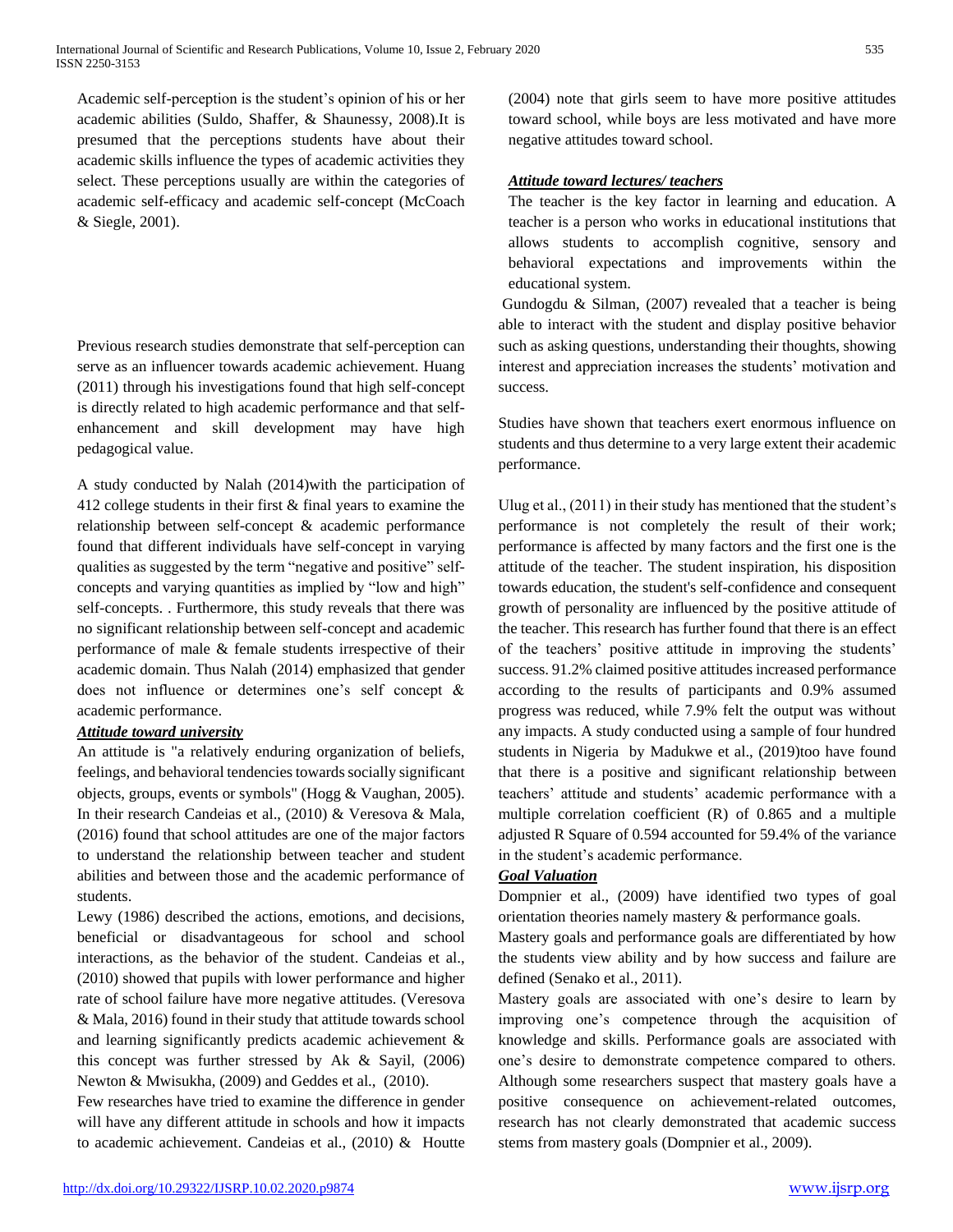Achievement is something that is based on self-fulfillment for mastery goals; and based on outperforming peers for performance goals (Senko et al., 2011). For the mastery goals, students believe that if the learners try harder, the ability can be developed (Dweck, 1986). Controversially, for the performance goal, ability is a set feature (Dweck, 1986).

African American students with high levels of future orientations also have higher grades. It is worth noting that this construct also has important implications for the academic motivation of African American pupils. It seems that students with higher levels of future orientation and academic goals tend to possess higher academic motivation. African American students with strong orientations toward the future view education as an avenue to life success (Brown & Jones, 2004).

## *Motivation & self-regulation*

Self-regulation is a skill that individuals employ to change their thoughts, feelings, desires, and daily activities to attain higher goals. In fact, self-regulation includes strategies, which individuals use to regulate and control their cognition (Doostian, et al., 2014). (Pintrich, 2000) says self-regulation is an active and constructive process that learners verify, regulate, and motivate to control their cognition and behavior (Pintrich, 2000).

Motivation is defined as the direction and intensity of one's efforts. 'Direction of effort' refers to the goals one wants to achieve, and 'intensity of effort' refers to the extent that person tries to achieve those goals (Ahmadi et al., 2009) (Paul & Elder, 2013).

A research conducted by Almalki (2009) using dental college students of Saudi Arabia to identify the influence of motivation on academic performance has found that there is a statistically significant correlation between academic performance & motivation.

Pintrich (2000), (Zimmerman, 2008), Schunk & Zimmerman (2012)found that motivation is an important predictor affecting the academic performance and further added that such influence seems to be related to the relationship found between high motivation and self-regulation, in which highly motivated students showed to be more capable of planning and mastering their learning processes independently. Also, researchers from multiple disciplines found that students with high levels of motivation have a superior learning outcome compared to their colleagues with lower levels of motivation (Schunk et al., 2012)

Nota et al., (2004) examined the relationship between selfregulation, academic achievement and flexibility. The results showed that students who used self-regulation strategies were more successful in learning and academic achievement than other students (Nota et al., 2004); (Zimmerman, 1989)).

Many studies have investigated sex differences in students' academic motivation and the results were inconsistent and inconclusive. Barkoukis et al., (2008) results revealed the existence of gender differences regarding intrinsic motivation to know and amotivation. In fact, the intrinsic motivation of women to learn is higher than men and lower than males in amotivation. However, the study did not

reveal if there were gender differences with regard to extrinsic motivation an aspect of interest to the present study.

Rusilo & Arias, (2004) results showed the existence of gender differences in extrinsic motivation with girls showing lower levels. Interestingly, even though this study revealed that boys were more extrinsically motivated, gender differences in the specific domains of extrinsic motivation (external, introjected and identified regulation) were not reported.





(Source: Developed by the researchers**)**

# **IV. METHODOLOGY**

The purpose of this study was to investigate gender differences among undergraduates of Faculty of Management Studies of RUSL in the areas of attitudes toward school, attitudes toward teachers, goal valuation, motivation, and academic selfperception. The conceptual framework of the study is as follows, Base on the above five independent variables, seven hypotheses were tested.

H1: The male undergraduates' academic achievement is lower than female undergraduates of FMS in RUSL.

H2: The academic self-perception of male undergraduates surpasses female undergraduates' in FMS in RUSL.

H3: The attitude toward university of male undergraduates surpasses female undergraduates' in FMS in RUSL.

H4: The goal valuation of male undergraduates surpasses female undergraduates' in FMS in RUSL.

H5: The motivation/ self-regulation of male undergraduates surpasses female undergraduates' in FMS in RUSL.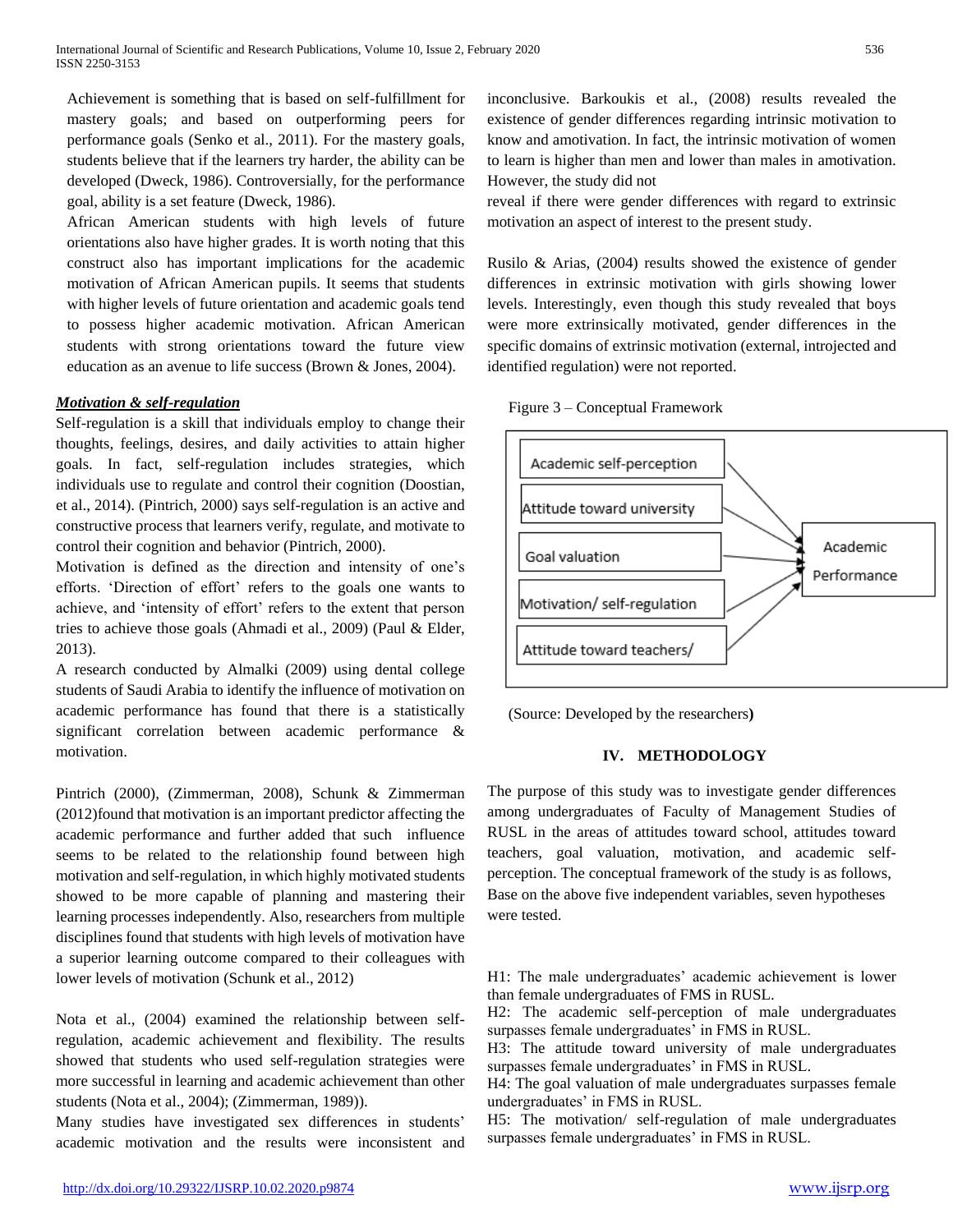H6: The attitude toward teachers/ lectures of male undergraduates surpasses female undergraduates' in FMS in RUSL.

H7: There is a significant relationship between academic selfperception, attitudes toward teachers, attitudes toward school, goal valuation, motivation/self-regulation, and academic achievement among male and female undergraduates of FMS in RUSL.

To analyse whether male students' academic self-perception, the attitude toward university, goal valuation, motivation/ selfregulation and attitude toward teachers/ lectures surpass by the female students, sample t- test was used and base on the results, researchers aimed at finding whether there are any significant differences in the means in the variable of interest.

To identify whether there is positive and significant relationship between independent variables and academic achievement correlation and regression were used and researchers aimed at finding the relationship type and explanatory power of independent variables to explore the dependent variable

As the population of this study researchers selected 2013/2014 academic year undergraduates who currently studying as fourth year undergraduates in the FMS in RUSL. The students are signified by the Department of Business Management, Department of Accountancy and Finance, Department of Business Information Technology and Department of Tourism and Hospitality Management. Considering the time and cost boundaries, sample size was determined as 100 students using stratified sampling method.

This study can be categorized under the basic research category because the main objective of this study is to investigate the factors influence on the poor academic performance of the male undergraduates of FMS of RUSL. The knowledge which bloom through this basic research will able to prosper the fundamental understanding and knowledge in the future studies.

This type of researches essentially concentrates on a situation study or a practical issue to clarify the dynamics of relationships between variables. This is an explanatory type research as it measures how the independent variables influence on the poor academic performance of the male undergraduates of FMS of RUSL

This study can identify as analytical research due to the necessity of critical thinking skills and the evaluation of facts and

information relevant to the research undertaken. Throughout this research, researchers are aimed at logically examine the factors that are affecting to the poor academic performance of male students.

As this research based on Undergraduates, primary data were collected through distributing a questionnaire which compromise

from 35 questions. Questions were designed to gather information on Academic self-perception, attitudes toward school, attitudes toward teachers (and classes) goal valuation, motivation/selfregulation, attitudes toward teachers (and classes). Secondary data gathered from previous research studies, organizational records, paper articles, government publications magazines and internet.

## **V. DATA ANALYSIS**

#### 1. Sample Description





#### (Source: Survey Data)

Due to difficulties of mass data collection and time limitations a representative sample of 100 Students of aforesaid four departments were selected using the stratified sampling techniques. Both male and female students were selected from each department without prejudice to the gender equality within the sample. The sample represents a total of 53 percent of male respondents and 47 percent of female respondents in the Faculty of Management studies which cover all four departments.

#### 2. Reliability Analysis

This section is examining the internal consistency in terms of reliability and validity of the constructs that were used to measure the key variables of the study before further analysis.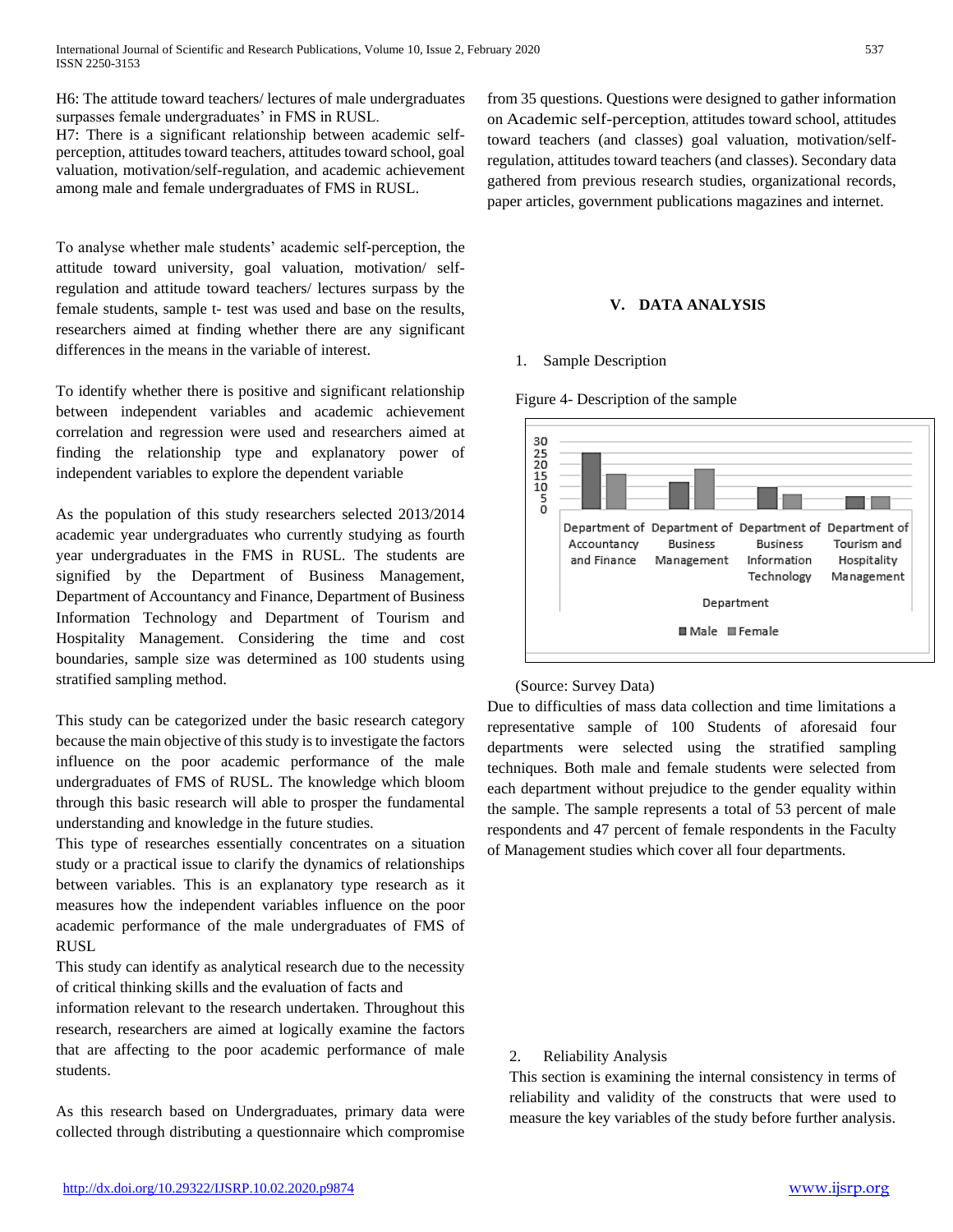Table 3 – Results of the Reliability Analysis (Source: Survey Data)

The table 3 shows the Cronbach's alpha computed in terms of the average inter correlations among the items measuring the

| Variable                           | Cronbach's<br>Alpha | No: of<br>Items |
|------------------------------------|---------------------|-----------------|
| Academic self-perception           | .733                |                 |
| Attitude towards university        | .851                |                 |
| <b>Goal Valuation</b>              | .898                |                 |
| Motivation/self-regulation         | .929                | 10              |
| Attitude toward teachers/lecturers |                     |                 |

concepts. according to the table the questions considered in the questionnaire can be accepted as the Cronbach alpha is greater than its minimum of 0.700.

3. Descriptive Statistics for Research Variables by Gender These section analyses individual variables by using descriptive statistics for identify their basic nature. In here researcher tries to identify the level of responses given by the sample regarding each independent variable and dependent variables.

Table 4 -Descriptive Statistics for Research Variables by Gender

| Variables             | Male   |       | Female |       |  |
|-----------------------|--------|-------|--------|-------|--|
|                       | Mean   | SD    | Mean   | SD    |  |
| Academic              | 1.830  | 0.871 | 2.319  | 0.662 |  |
| Achievement           |        |       |        |       |  |
| (CGPA)                |        |       |        |       |  |
| Academic self-        | 20.283 | 2.648 | 21.170 | 3.415 |  |
| perception            |        |       |        |       |  |
| Attitude towards      | 16.301 | 2.438 | 15.723 | 1.740 |  |
| university            |        |       |        |       |  |
| <b>Goal Valuation</b> | 21.283 | 3.874 | 21.425 | 3.987 |  |
| Motivation/self-      | 27.037 | 6.028 | 31.872 | 5.866 |  |
| regulation            |        |       |        |       |  |
| Attitude toward       | 14.924 | 4.384 | 21.000 | 3.413 |  |
| teachers/lecturers    |        |       |        |       |  |

The mean value of academic achievement of female undergraduates was 2.319 with standard deviation of 0.66 which was considerably higher than male undergraduate's academic achievement measured through Cumulative GPA with mean of 1.83 and a standard deviation of 0.87. Academic self-perception and Goal valuation of female undergraduates is slightly higher than male undergraduates. However, the variables like motivation/ self-regulation and Attitude toward teachers/lecturers were depicting a considerable difference between the male and female undergraduates where males shown a substantial minor value than females.

4. Hypothesis Testing

For testing the first six hypothesis of the study Independent sample t-test was performed and its results are shown in the table 5.

|              | Female |       | Male   |       |          |      | Decision |  |
|--------------|--------|-------|--------|-------|----------|------|----------|--|
| Hypothesis   | Mean   | SD    | Mean   | SD    |          | Sig. |          |  |
| Hypothesis 1 | 2.319  | .662  | 1.830  | 871   | $-3.127$ | .002 | Accepted |  |
| Hypothesis 2 | 21.170 | 3.415 | 20.283 | 2.648 | $-1.460$ | .147 | Rejected |  |
| Hypothesis 3 | 15.723 | 1.740 | 16.301 | 2.438 | 1.350    | .180 | Rejected |  |
| Hypothesis 4 | 21.425 | 3.987 | 21.283 | 3.874 | $-.181$  | .857 | Rejected |  |
| Hypothesis 5 | 31.872 | 5.866 | 27.037 | 6.028 | $-4.053$ | .000 | Accepted |  |
| Hypothesis 6 | 21.000 | 3.413 | 14.924 | 4.384 | $-7.660$ | .000 | Accepted |  |

Table 5- Results of the Independent sample t-test

To test the 7<sup>th</sup> hypothesis of the study which means that there is a significant relationship between academic self-perception, attitudes toward teachers, attitudes toward school, goal valuation, motivation/self-regulation, and academic achievement among undergraduates of FMS in RUSL, Correlation analysis and regression analysis was performed.

#### Correlation

Correlation analyses was performed to identify the relationship between the variables used in the study. The relationship of each independent variable with the dependent variable of academic performance was measured to achieve the objectives of the study. The table 6 shows the results of the correlation analyses.

Table 6 - Results of the correlation analyses.

| Variable                    | Pearson<br>correlation | Sig.  |
|-----------------------------|------------------------|-------|
| Academic self-perception    | 0.423                  | 0.001 |
| Attitude towards university | $-0.458$               | 0.006 |
| <b>Goal Valuation</b>       | 0.438                  | 0.000 |
| Motivation/self-regulation  | 0.545                  | 0.030 |
| Attitude<br>toward          | 0.599                  | 0.000 |
| teachers/lecturers          |                        |       |

According to the table 6, all the independent variables (Goal valuation, Motivation/ Self-regulation, attitude toward teachers/ lecturers, academic self-perception) except attitude toward university depict significant positive relationship with the dependent variable Academic achievement.

#### Regression analysis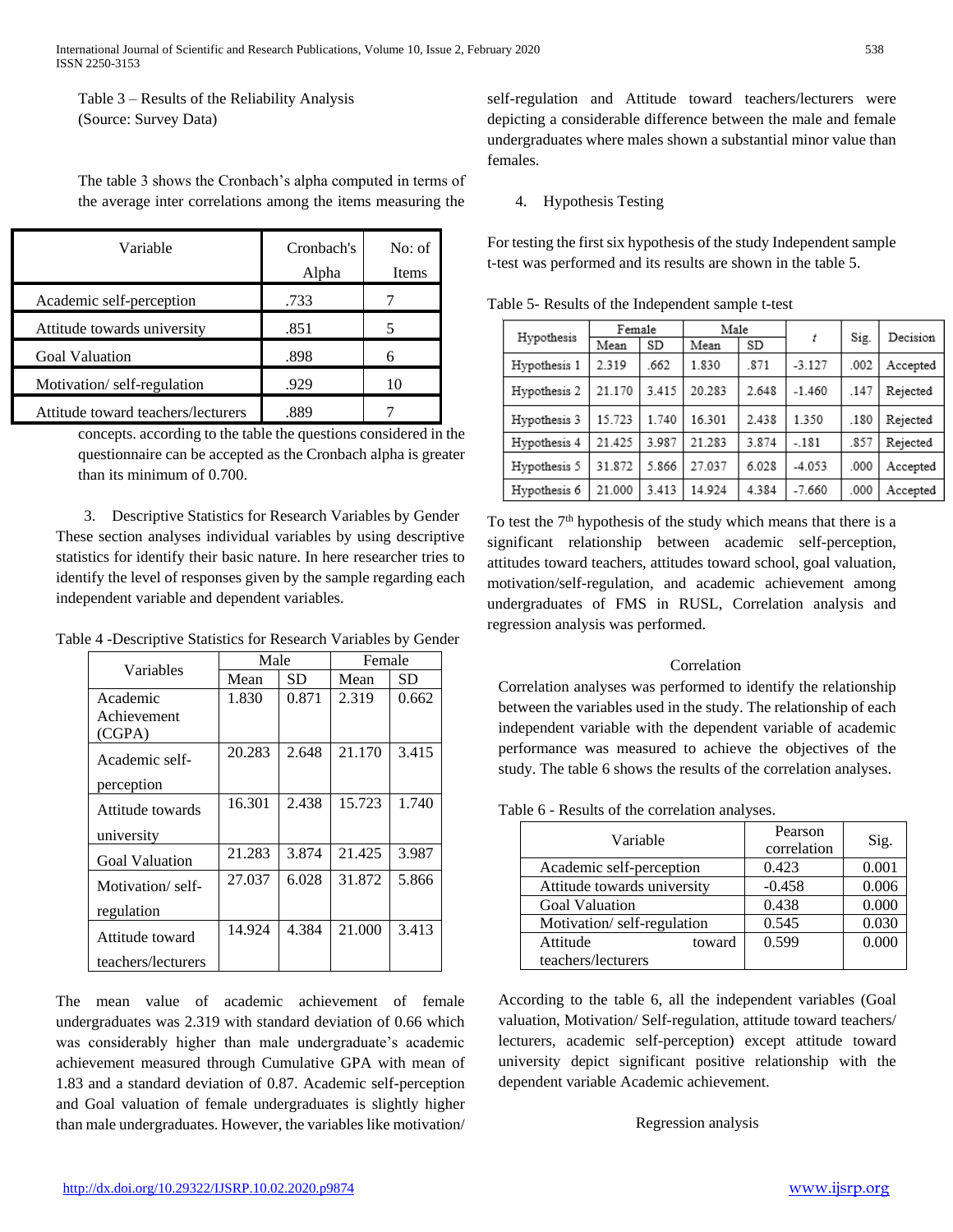This section aims to examine relationships using regression analysis. In regression analysis academic performance was entered as dependent variable and Goal valuation, Motivation/ Self-regulation, attitude toward teachers/ lecturers. Attitude toward University and academic self-perception were entered as independent variables. The results are showed in following tables.

| Table 7- Regression analysis (Model summary) |  |  |
|----------------------------------------------|--|--|
|                                              |  |  |
|                                              |  |  |

| Model |      | R             | Adjusted R | Std. Error |
|-------|------|---------------|------------|------------|
|       |      | Square Square |            | the<br>Ωt  |
|       |      |               |            | Estimate   |
|       | 777a | 604           | .583       | .52584     |

The R Square value is 0.604 which means 60.4% of the factors affecting on academic performance of undergraduates of FMS in RUSL can be explained by the selected predictions of the study.

| Model |            | Sum of Squares df |    | Mean<br>Square | F      | Sig.              |
|-------|------------|-------------------|----|----------------|--------|-------------------|
|       | Regression | 39.649            | 5  | 7.930          | 28.679 | .000 <sup>b</sup> |
|       | Residual   | 25.991            | 94 | .277           |        |                   |
|       | Total      | 65.640            | 99 |                |        |                   |

The P value from the ANOVA table is less than 0.001, which means that at least one of the five variables Goal valuation, Motivation/ Self-regulation, attitude toward teachers/ lecturers. Attitude toward University and academic self-perception can be used to model the impact on academic performance.

|  |  |  | Table 9 - Regression analysis (coefficient table) |  |
|--|--|--|---------------------------------------------------|--|
|--|--|--|---------------------------------------------------|--|

| Variables                          | Unstandardized<br>Coefficients | Sig.       |      |
|------------------------------------|--------------------------------|------------|------|
|                                    | B                              | Std. Error |      |
| Academic self-perception           | $-.227$                        | .043       | .000 |
| Attitude towards university        | $-.111$                        | .036       | .003 |
| <b>Goal Valuation</b>              | .058                           | .024       | .020 |
| Motivation/self-regulation         | .111                           | .024       | .000 |
| Attitude toward teachers/lecturers | .038                           | .016       | .021 |

According to the all variables specified in the study except Academic self-perception and attitude toward university have positive impacts on academic performance of undergraduates of FMS in RUSL.

## **VI. CONCLUSION**

This study was slanted towards to investigate the factors influence on the poor academic performance of the male undergraduates of Faculty of Management Studies of Rajarata University of Sri Lanka. Academic self-perception, goal valuation, attitude toward lecturers/ teachers, attitude towards university, motivation/ selfregulation was considered as independent variables which was used to explore the dependent variable of academic achievement. From the list of five independent variables, the study found that there is a positive and significant relationship between three independent variables and academic performance. Goal valuation, attitude towards teachers and motivation/self-regulation identified as the three influential factors which governs the academic performance level in both male and female undergraduates. According to the research findings, there is a noteworthy enactment gap between the academic performance of male and female undergraduates. Albeit female student in all four departments tend to out ridge male students when it comes to the academic culture. Research findings also revealed that, male students' motivation / self-regulation and attitude toward teachers score relatively lower than female students and it affects directly to reduce the performance capacity of male students in their academic endeavour.

## **VII. REFERENCES**

- 1. Ahmad, M. R., Pervaiz, M. K., & Aleem, M. (2015). A comparative study of the factors affecting the male and female students' academic performance in higher education. *Europran Scientific Jornal, 11*(7).
- 2. Ahmadi, S., Namazizadeh, M., Abdoli, B., & Seyedalinejad, A. (2009). Comparison of achievement motivation of Football players between the top and bottom teams of the Football Premier League. *Olympic Quarterly, 17(3)*, 19-27.
- 3. Ak, L., & Sayil, M. (2006). Three different types of elementary school students' acheivements, perceived social support,school attitudes and behavior-adjustment problems. *Educational Sciences:Theory & Practice, 6*, 293-300.
- 4. Ali, N., Jusoff, K., Ali, S., Mokhtar, N., & Salamat, A. S. (2009, December 12). the factors influencing students' performance at Universiti Teknologi MARA Kedah, Malaysia. *Canadian research and development center of Science and Cultures, 3*(4), 81-90.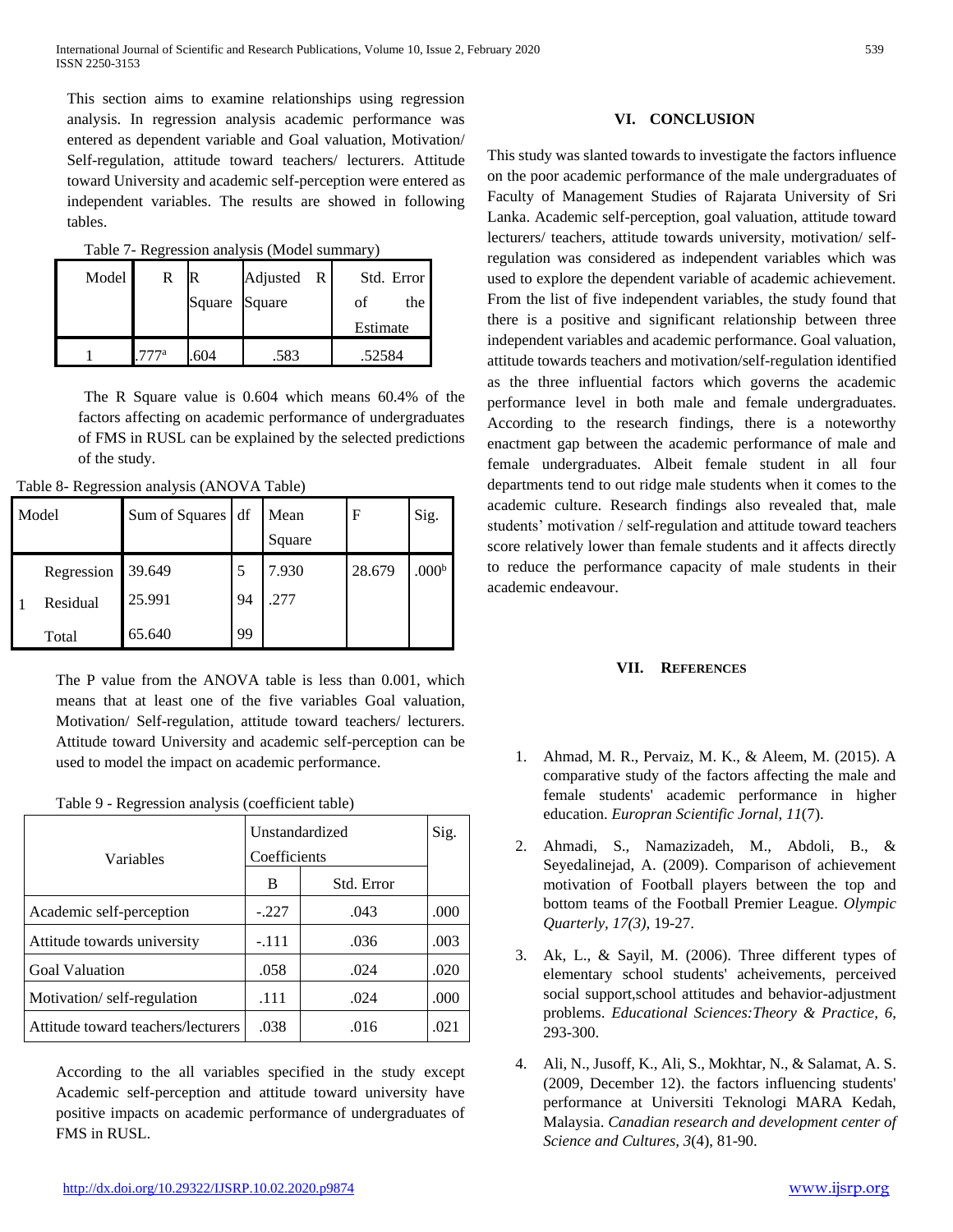- 5. Almalki, S. (2019). Influence of motivation on academic performance among Dental College Students. *Open Access Macedonian Journal of Medical Sciences*. doi:7.10.3889/oamjms.2019.319
- 6. Azhar, M., Nadeem, S., Naz, F., Perveen, F., & Sameen, A. (2013). Impact of parental education and socioeconomic status on academic acheivement of university students. *International Journal of Academic Research and Reflection, 1*, 25-33.
- 7. Barkoukis, V., Tsorbatzoudis, H., Grouios, G., & Sideridis, G. (2008). The assessment of intrinsic & extrinsic motivation & amotivation:Validity and reliability of the Greek version of the academic motivation scale. *Assessment in education:Principles,Policy & Practice, 15*(1), 39-55.
- 8. Battle, J., & Lewis, M. (2002). The increasing significance of class: The relative effects of race and socioeconomic status on academic achivement. *Journal of Poverty, 6*(2), 21-35.
- 9. Bazargan, Z. (1993). A different study of the problem of academic inhibition and in some effective methods to encounter it in some advanced industrial countries. *41(9)*. Education Quartely.
- 10. Braddock, J. H. (1981). Predicting black academic acheivement in higher education. *Journal of Negro Education, 50*, 319-327.
- 11. Brick, J. (2009). *Academic culture:A student's guide to studying at University.* South Yarra,VIC, Australia: Macmillian.
- 12. Brown, W., & Jones, J. (2004). The substance of things hoped for: A study of the future orientation, minority status perceptions, academic engagement and acdemic performance of Black High school students. *Journal of Black Psychology, 30*(2), 248-273.
- 13. Candeias, A. A., Rebelo, N., Oliveira, M., & Mendes, P. (2010, January). Pupils' Attitudes and Motivation toward learning and school – Study of exploratory models on the effects of socio-demographics, personal attributes and school characteristics.
- 14. Candeias, A., Rebelo, N., & Oliveria, M. (2010). Student' Attitudes Toward Learning And School- Study of Exploratory Models about the effects of Sociodemographics and personal attributes. Retrieved from http://www.projectored.uevora.pt/documentos/LICE.pdf
- 15. Dompnier, B., Daron, C., & Butera, F. (2009). A clarification of the link between mastery goals and academic acheivement. *Psychological Science, 20*(8), 939-943.
- 16. Doostian, Y., Fattahi , S., Goudini , A. A., A'zami , Y., Massah, O., & Daneshmand, R. (2014, July 17). The effectiveness of self-regulation in students' academic acheivement motivation. *Practice in clinical psychology, 2*(4), 261-270.
- 17. Dweck, C. (1986). Motivational process affect learning. *American Psychologist*, 1040-1048.
- 18. Education, M. o. (2000). Educational Law,Education Deputy,Tehran:The School Publications.
- 19. Epstein, D., Elwood, J., Hey, V., & Maw, J. (1998). Failing boys? Issues in gender and acheivement. Open University Press.
- 20. Feingold, A. (1998). Cognitive Gender Differences are disapperaring. *American Psychologist, 43*, 95-103.
- 21. Fleetwood, C., & Shelley, K. (2000). The outlook for college graduates, 1998-2008: A balancing act [Electronic version]. Occupational Outlook Quarterly, 44(3), 2-9.
- 22. Frosh, S., Phoenix, A., & Pattman, R. (2002). oung masculinities. Understanding boys in contemporary. New York, Palgrave.
- 23. Geddes, J., Murrell, A., & Bauguss, J. (2010). Childhood Learning:An examination of ability & attitudes toward school. *Creative Education, 1(3)*, 170-183.
- 24. Ghazvini, S. D. (2011). Relationships between academic self-concept and academic performance in high school students. *Procedia Social and Behavioral Sciences 15*, (pp. 1034-1039).
- 25. Gundogdu, K., & Silman, F. (2007). Teaching as a profession and effective teaching. *Introduction to education: HAndbook of basic concepts*, 259-292.
- 26. Hassan, T., & Hassan, N. (2016, November 27). Female Students get More Marks as Compared to Male Students: A Statistical Study. *Journal of Business & Financial Affairs, 5*(4), 1-4. doi:10.4172/2167-0234.1000226
- 27. Hogg, M., & Vaughan, G. (2005). *Social Psychology (4th edition).* London: Prentice-Hall.
- 28. Houtte, M. V. (2004). Why boys achieve less at school than girls: the difference between boys' and girls' academic culture. *Educational Studies* , 160-173.
- 29. Huang, C. (2011). Self-concept and academic acheivement: A meta-analysis of longitudinal relations. *Journal of School Psychology, 49*(5), 505-528.
- 30. Kimball, M. (1989). A new perspective on women's Math acheivement. *Psychological Bulletin*, 198-214.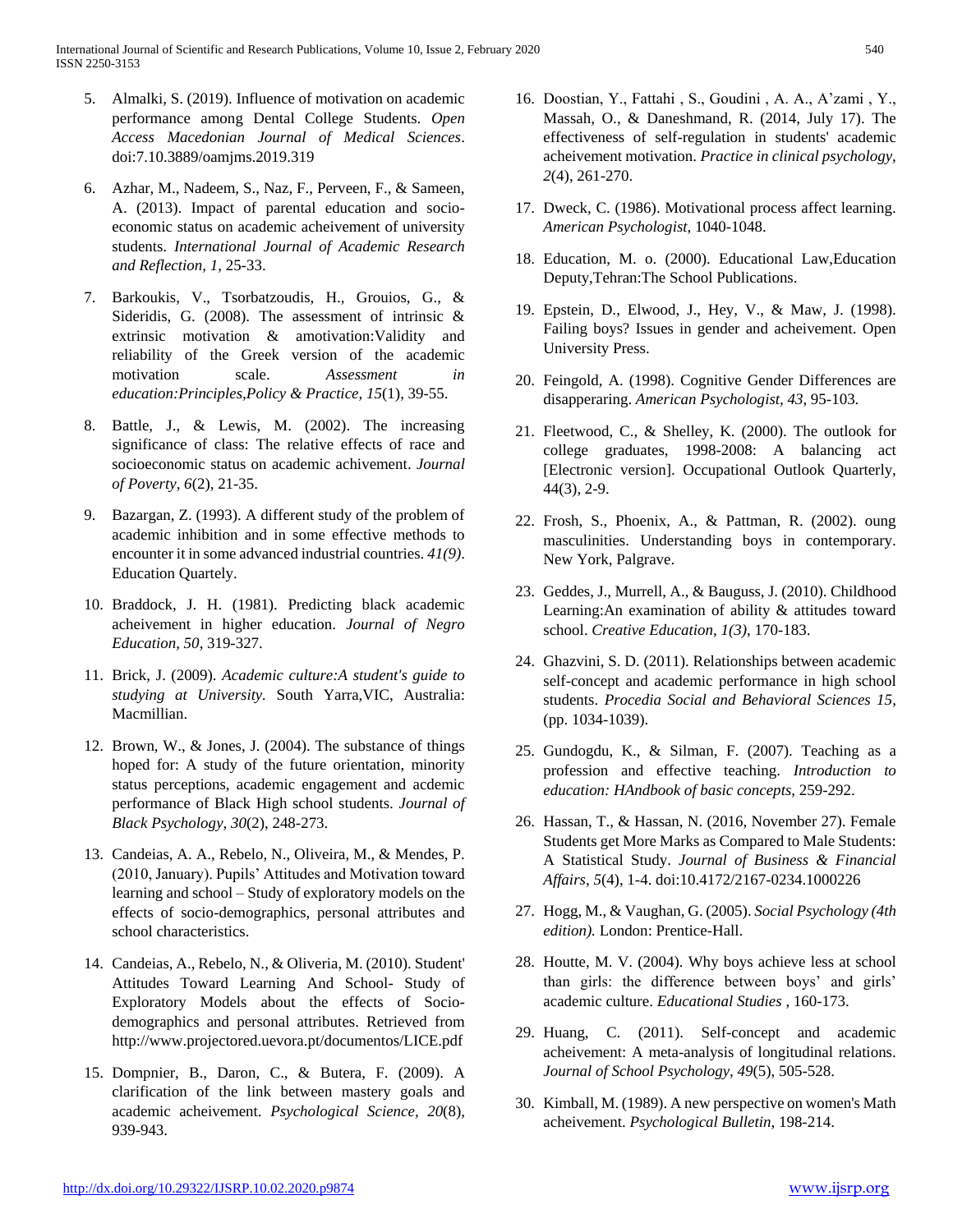- 31. Lewy, A. (1986). School Attitudes:General,In H. Husen & T. Postlethwaire (Ed). *The International Encyclopedia of Education*, 4408-4411. Oxford:Pergamon Press.
- 32. Madukwe, E. P., Onwuka, U., & Nyejirime, W. Y. (2019, January). Teachers' attitude as a correlate of students' academic performance. *International Journal of Research and Innovation in Social Science, III*(I), 205- 209.
- 33. Marsh, H., & Seeshing, A. (1997). Casual Effects of academic self-concept on academic acheivement: structural equation of longitudinal data. *Journal of Education Psychology, 89*(1), 41-54.
- 34. McCoach, D., & Siegle, D. (2001). A comparision of high acheivers' attitudes,perceptions and motivations. *5, 2*, 71-76. Academic Exchange Quarterly.
- 35. Mirzaei, H. (1995). The understanding of the causes of middle school students' academic inhibition in Gorgan. MS Thesis,Sari, The educational service center for higher education.
- 36. Nalah, A. B. (2014). Self-concept and students' academic performances in College of Education,Akwanga, Nasarwa State, Nigeria. *Journal of Young Researchers, 3*(2), 31-37.
- 37. Newton, M., & Mwisukha, A. (2009). Relationship between peer attitudes towards school, selected peer group activities and academic acheivement of scendory schools in NAirobi. *Journal of Educational Research & Development, 4*(1), 99-104.
- 38. Nota, L., Soresi, S., & Zimmerman, B. (2004). Selfregulation and academic acheivement and resilence:A longitudinal study. *International Journal of Education research, 41*(3), 198-215.
- 39. Paul, R., & Elder, L. (2013). *Critical thinking: Tools for taking charge of your professional and personal life.* New Jersey: Pearson Education.
- 40. Pintrich, P. (2000). An achievement goal theory perspective on issues in motivation terminology, theory, and research. *Contemporary educational Psychology, 25*(1), 33-40.
- 41. Rentner, D.S., & Kober, N. (2001). Higher Learning = Higher Earnings: What You Need to Know about College and Careers. Washington, DC: Center on Education Policy, American Youth Policy Forum. (ERIC Document Reproduction Service No. ED458440)
- 42. Rusilo, C., & Arias, C. (2004). Gender differences in Academic motivation of secondary school students. *Electronis Journal of Research in Educational Psychology, 2*(1), 97-112.
- 43. Saunders, J., Davis, L., Williams, T., & Williams, J. (2004). Gender differences in self-perceptions and academic outcomes:A study of African American high school students. *Journal of Youth and Adolescence, 33*(1), 81-90.
- 44. Saxton, J. (2000). *Investment in education:Private & public returns*. Retrieved from http://www.house.gov/jec/educ.pdf
- 45. Schein, E. (1984). Coming to a awreness of organizational culture. *Sloan Management Review*, 3-16.
- 46. Schunk, D. (1991). Self-efficacy and academic motivation. *26, 3 & 4*, 201-231. Educational Psychologists.
- 47. Schunk, D., & Zimmerman, B. (2012). *Motivation and self-regulated learning:Theory, research and applications.* Routledge.
- 48. Schunk, D., Meece, J., & Pintrich, P. (2012). Motivation in education:Theory,research and applications. Pearson Higher Education.
- 49. Senako, C., Hulleman, C., & Harackiwicz, J. (2011). Acheivement goal theory at the crossroads:Old controversies, current challenges and new directions. *Educational Psychologist*, 26-47. doi:10.1080/00461520.2011.538646
- 50. Simelane, Q. (1996). A comparison of female and male student's academic performance at the end of high school education in Swaziland. Unpublished B.Sc.Thesis, The University of Swaziland,Luyengo,Swaziland.
- 51. Suldo, S., Shaffer, E., & Shaunessy, E. (2008). An independent investigation of the validity of the School attitude assessment survey-revised. *Journal of Psychoeducational Assessment, 26*(1), 69-82.
- 52. Ulug, M., Ozden, M. S., & Eryilmaz, A. (2011). the effects of teachers' attitudes on students' personality and performance. *Social & Behavioral Sciences 30*, (pp. 738- 742).
- 53. Veresova, M., & Mala, D. (2016). Attitude toward school & Learning and academic acheivement of adolescents. *7th International Conference on Education and Educational Puchology.* doi:10.15405/epsbs.2016.11.90
- 54. Wilberg, H., & Lynn, L. (1999). Sex differences in historical knoweldge and school grades:A 26 Nation study. *Personality & individual differences*, 1221-1229.
- 55. World-Bank. (2008). Advancing Sri Lanka's Education System through Quality Inputs. In *Building the Sri Lankan knoweledge economy* (pp. 53-68). Colombo: